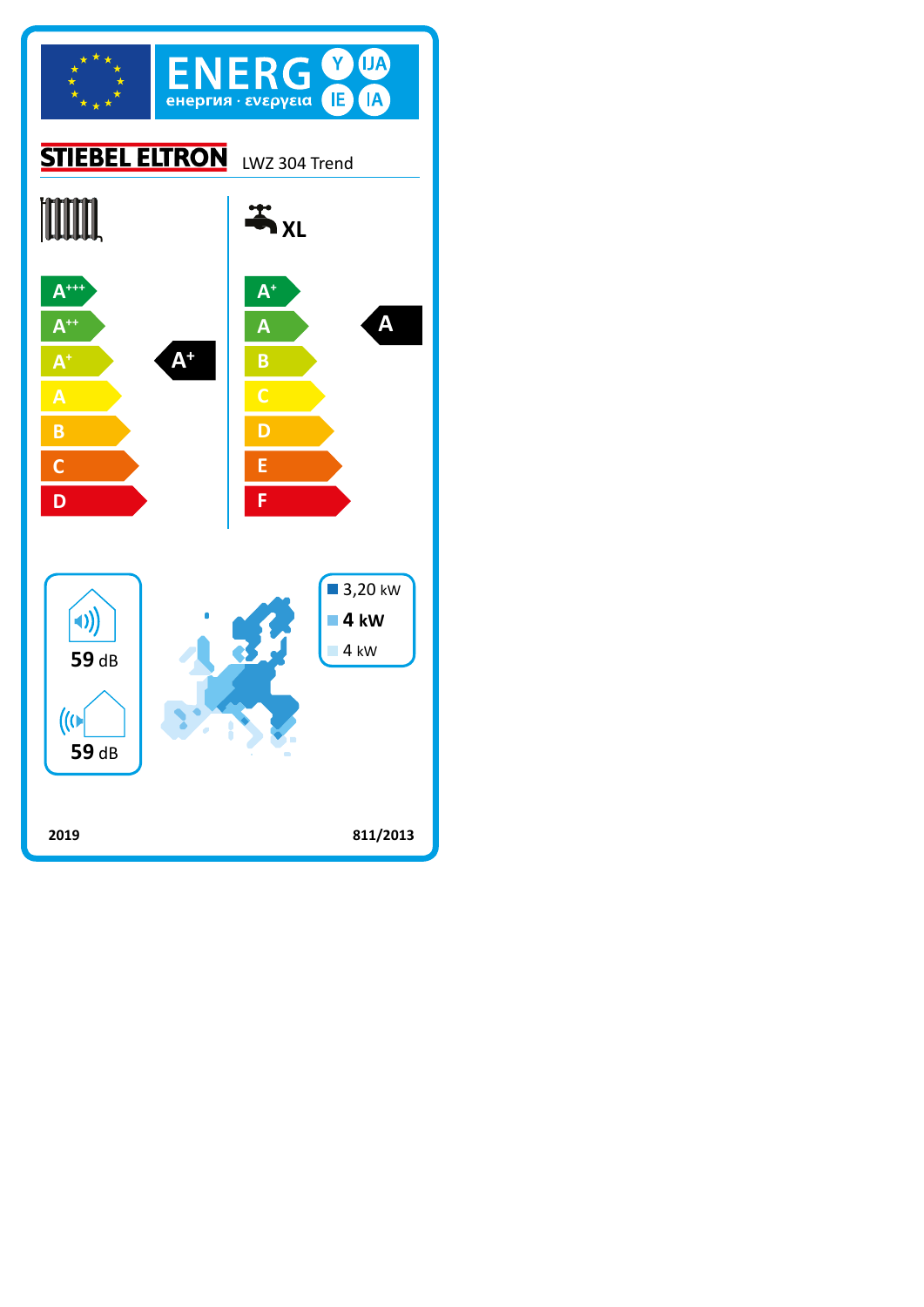|                                                                                                                 |       | LWZ 304 Trend         |
|-----------------------------------------------------------------------------------------------------------------|-------|-----------------------|
|                                                                                                                 |       | 233254                |
| Manufacturer                                                                                                    |       | <b>STIEBEL ELTRON</b> |
| Load profile                                                                                                    |       | XL                    |
| Energy efficiency class for central heating in moderate climates for<br>medium temperature applications         |       | A+                    |
| Energy efficiency class for central heating in moderate climates for low<br>temperature applications            |       | A+                    |
| Energy efficiency category for DHW heating under moderate climatic<br>conditions                                |       | Α                     |
| Rated heating output in moderate climates for medium temperature<br>applications                                | kW    | 3                     |
| Rated heating output in moderate climates for low temperature<br>applications                                   | kW    | 4                     |
| Energy consumption of central heating in moderate climates for medium<br>temperature applications               | kWh/a | 2320                  |
| Energy consumption for central heating under moderate climatic<br>conditions, for low temperature applications  | kWh/a | 2479                  |
| Energy consumption for DHW heating under moderate climatic conditions                                           | kWh/a | 1387                  |
| Energy efficiency for central heating in moderate climates for medium<br>temperature applications               | %     | 100                   |
| Energy efficiency for central heating in moderate climates for low<br>temperature applications                  | %     | 136                   |
| Energy efficiency for DHW heating (nwh) under moderate climatic<br>conditions                                   | %     | 122                   |
| Sound power level internal                                                                                      | dB(A) | 59                    |
| Rated heating output in colder climates for medium temperature<br>applications                                  | kW    | 3                     |
| Rated heating output in colder climates for low temperature applications                                        | kW    | 3,20                  |
| Rated heating output in warmer climates for medium temperature<br>applications                                  | kW    | 3                     |
| Rated heating output in warmer climates for low temperature applications                                        | kW    | 4                     |
| Energy consumption for central heating under colder climatic conditions,<br>for medium temperature applications | kWh/a | 3152                  |
| Energy consumption for central heating under colder climatic conditions,<br>for low temperature applications    | kWh/a | 3333                  |
| Energy consumption for central heating under warmer climatic conditions,<br>for medium temperature applications | kWh/a | 1499                  |
| Energy consumption for central heating under warmer climatic conditions,<br>for low temperature applications    | kWh/a | 1481                  |
| Energy consumption for DHW heating under colder climatic conditions                                             | kWh/a | 1766                  |
| Energy consumption for DHW heating under warmer climatic conditions                                             | kWh/a | 1284                  |
| Energy efficiency for central heating in colder climates for medium<br>temperature applications                 | $\%$  | 79                    |
| Energy efficiency for central heating in colder climates for low<br>temperature applications                    | $\%$  | 116                   |
| Energy efficiency for central heating in warmer climates for medium<br>temperature applications                 | $\%$  | 108                   |
| Energy efficiency for central heating in warmer climates for low<br>temperature applications                    | %     | 152                   |
| Energy efficiency for DHW heating (nwh) under colder climatic conditions                                        | $\%$  | 96,38                 |
| Energy efficiency for DHW heating (Dwh) under warmer climatic<br>conditions                                     | $\%$  | 131,76                |
| Sound power level external                                                                                      | dB(A) | 59                    |
| Operation exclusively enabled during low load times                                                             |       |                       |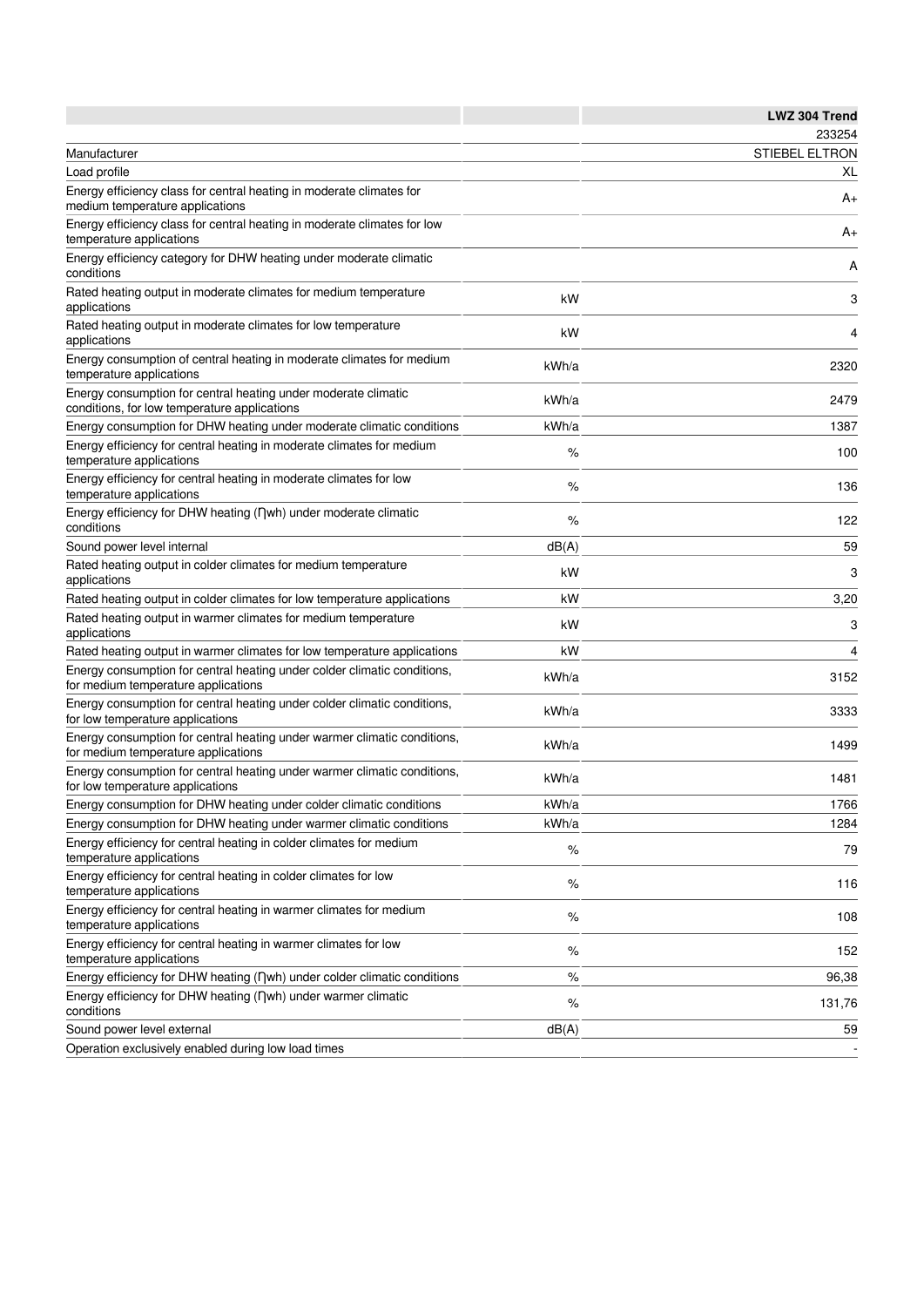

**STIEBEL ELTRON** 

LWZ 304 Trend

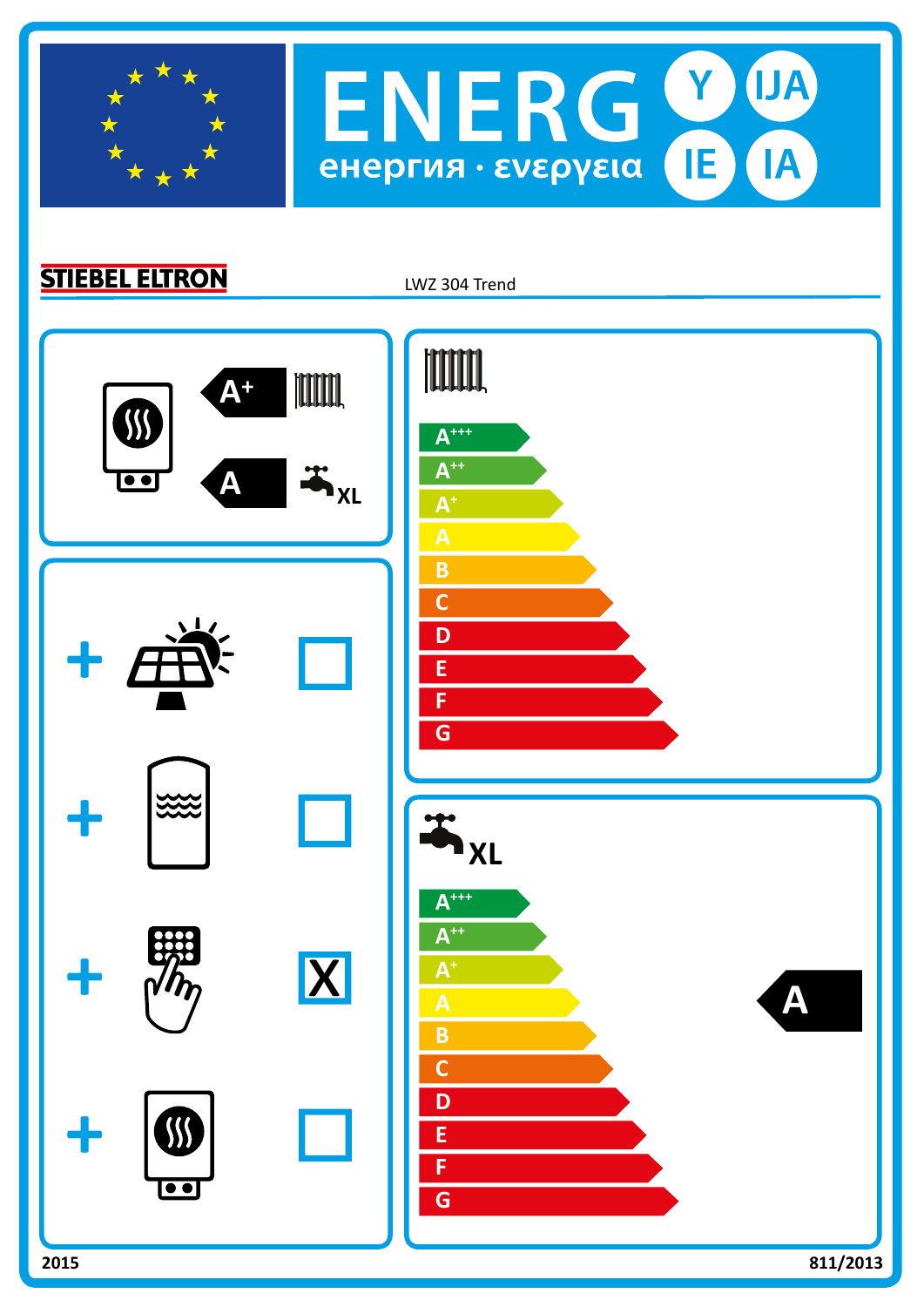## **Product datasheet: Composite system consisting of room heater and temperature controller to regulation (EU) no. 811/2013**

|                                                                                                                                              |   | LWZ 304 Trend         |
|----------------------------------------------------------------------------------------------------------------------------------------------|---|-----------------------|
|                                                                                                                                              |   | 233254                |
| Manufacturer                                                                                                                                 |   | <b>STIEBEL ELTRON</b> |
| Energy efficiency for central heating in moderate climates for medium<br>temperature applications                                            | % | 100                   |
| Temperature controller class                                                                                                                 |   | VII                   |
| Contribution of temperature controller to room heating energy efficiency                                                                     | % | 3,50                  |
| Value of differential between room heating energy efficiency under<br>moderate climatic conditions and that under colder climatic conditions | % | 21                    |
| Value of differential between room heating energy efficiency under<br>warmer climatic conditions and that under moderate climatic conditions | % | 8                     |
| Energy efficiency class for central heating in moderate climates for<br>medium temperature applications                                      |   | $A+$                  |
| Energy efficiency category for DHW heating under moderate climatic<br>conditions                                                             |   | A                     |
| Load profile                                                                                                                                 |   | XL                    |